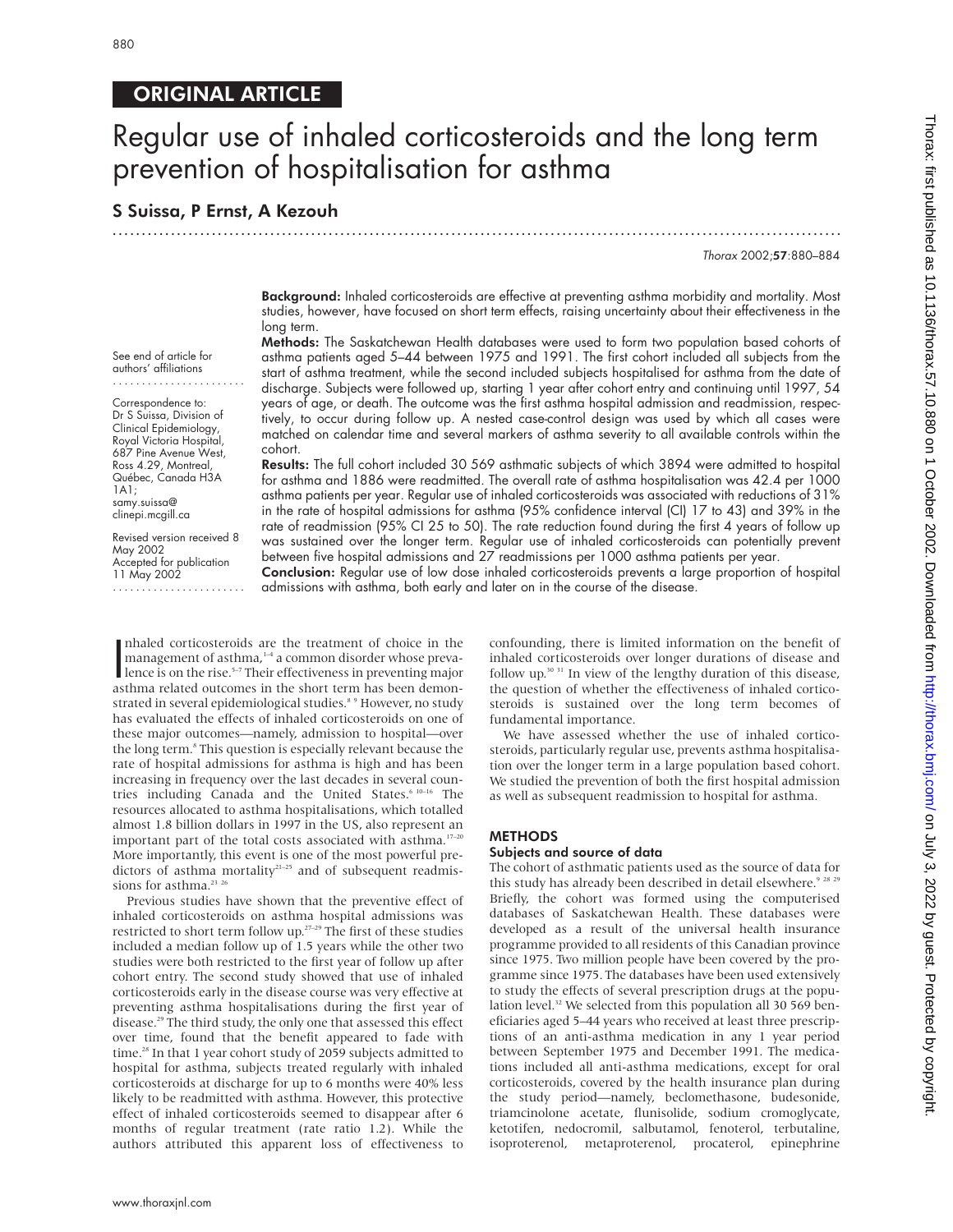bitartrate, ipratropium bromide, and any compound of theophylline. Oral corticosteroids were not included to avoid selecting subjects with conditions other than asthma. However, all oral corticosteroid prescriptions were subsequently obtained for the selected subjects.

The subjects were followed from their first of three anti-asthma prescriptions until their 55th birthday, the date of death, the date of emigration from the province, the date of end of coverage of the health insurance plan, or 31 December 1997, whichever occurred first.

#### Study cohorts

Two study cohorts were formed from the source cohort. For each cohort we set the minimum duration of follow up at 1 year to be able to assess the effect of inhaled corticosteroids over the long term. Thus, for both cohorts only follow up and outcome events subsequent to the first year after cohort entry were considered. For each cohort that first year was taken as a 1 year baseline period.

The first cohort (that addresses this effect for all asthma patients) involved all subjects in the source cohort. Time zero for this cohort was 365 days after the date of entry into the source cohort, so that subjects observed for less than a year in the source cohort were excluded. This cohort therefore includes all subjects with at least 1 year follow up, irrespective of whether or not they were admitted to hospital for asthma during the baseline year. We refer to this cohort as the "full" cohort.

The second cohort (that addresses the effect on the risk of readmission for asthma) was formed from all subjects who had been admitted to hospital at least once during follow up of the source cohort. Time zero for this cohort (which we refer to as the "hospitalised" cohort) is thus 365 days after the date of discharge of the initial cohort defining hospital admission for asthma. Here again, this cohort includes all subjects with at least 1 year follow up after discharge (baseline), irrespective of whether or not they were admitted to hospital for asthma during this baseline year after a first hospital admission.

#### **Outcome**

For members of each cohort we identified the first asthma hospitalisation to occur after time zero—that is, after the 1 year baseline period. Asthma hospitalisation was defined as a primary discharge diagnosis of asthma (ICD-9 codes 493.0, 493.1, or 493.9). Cases occurring during or within a year of the period of June 1987 and December 1988 (18 months) were excluded since Saskatchewan Health did not collect medication data during this period.

#### Study design

We used a nested case-control design within each of the two cohorts to allow proper consideration of the time dependent nature of asthma drug use. Moreover, to control for confounding by indication, we also applied tight matching with respect to markers of asthma severity. Each hospital admission with asthma was matched to all available controls within the cohort on the basis of several factors. Firstly, to control for secular trends in inhaled corticosteroid use, the matched controls had the same calendar year and month of time zero as the case. Moreover, all matched controls had a duration of follow up at least as long as the time to asthma hospitalisation for the corresponding case, this date being designated the index date. Thus, in accordance with basic principles, a cohort member could be selected as a control more than once, albeit at different time points of their follow up.<sup>33</sup>

The following additional matching factors were used to control for disease severity as we expected the cases to be the more severe patients who may also be more likely to receive inhaled corticosteroids: the occurrence of asthma admissions to hospital during the 1 year baseline period (the year before

time zero), the number of canisters of β agonists dispensed in the year before the index date  $(\leq 18, >18)$ , the use of nebulised β agonists, theophylline, and oral corticosteroids, all in the year before the index date. For the few cases for which we could only find one or no controls, wider spans of the calendar month and year of cohort entry were used to identify more controls.

#### Inhaled corticosteroid exposure

We identified all prescriptions of inhaled corticosteroids that were dispensed to the cases and controls during the year before their index date. Each prescription was analysed to identify the number of canisters of inhaled corticosteroids dispensed concurrently. When two or more canisters were dispensed in the same prescription, the canisters were considered as if they had been dispensed in successive months. The 1 year time window of exposure before the index date was divided into 3 month quarters to quantify regularity of use.

#### Data analysis

Descriptive statistics used to compare the characteristics of cases and controls were based on weighted estimates for the controls because of the variable number of controls matching each case. They were weighted by the inverse of the number of controls in each matched set, which is equivalent to standardising the number of controls to one control per case.

Exposure to inhaled corticosteroids was quantified in different ways. We first determined the presence of any use during the year before the index date and then identified the timing at which the canisters were dispensed during this time period. To assess the effect of regular use of inhaled corticosteroids we divided the users into two strata defined in the 1 year time window: (1) regular use was defined as the dispensation of at least one canister of inhaled corticosteroids during each of the four quarters preceding the index date; (2) irregular use was defined as any other pattern of use during the four quarters preceding the index date.

Conditional logistic regression for matched case-control data was used to estimate adjusted rate ratios of asthma hospitalisation associated with the various patterns of inhaled corticosteroid use. In particular, regular users of inhaled corticosteroids were first compared with irregular users and non-users separately, as well as combined to form the reference group. To control for any residual confounding, in spite of matching on the presence or absence of the severity measures, we adjusted all rate ratio estimates for the quantities of prescribed drugs used in matching—namely, the number of dispensed prescriptions of theophylline, nebulised and oral β agonists, oral corticosteroids, as well as the number of canisters of inhaled β agonists dispensed in the year before the index date. We also adjusted for the number of hospital admissions for asthma during the year before cohort entry, as well as age and sex.

#### RESULTS

The source cohort included 30 569 asthmatic subjects who were followed for 346 340 person-years during which a total of 16 609 hospital admissions for asthma occurred, giving an overall rate of 48.0 asthma hospital admissions per 1000 asthma patients per year. The full cohort, formed during the follow up of the source cohort that started after the 1 year baseline period, comprised 4673 patients who were admitted to hospital for asthma, of which 3894 admissions occurred during the period when data were available. These 3894 hospitalised cases were matched to 35 399 controls selected from the cohort follow up time. In this full cohort the overall rate of asthma hospitalisation was 42.4 per 1000 asthma patients per year, while the rate of a first asthma hospitalisation was 17.2 per 1000 patients per year.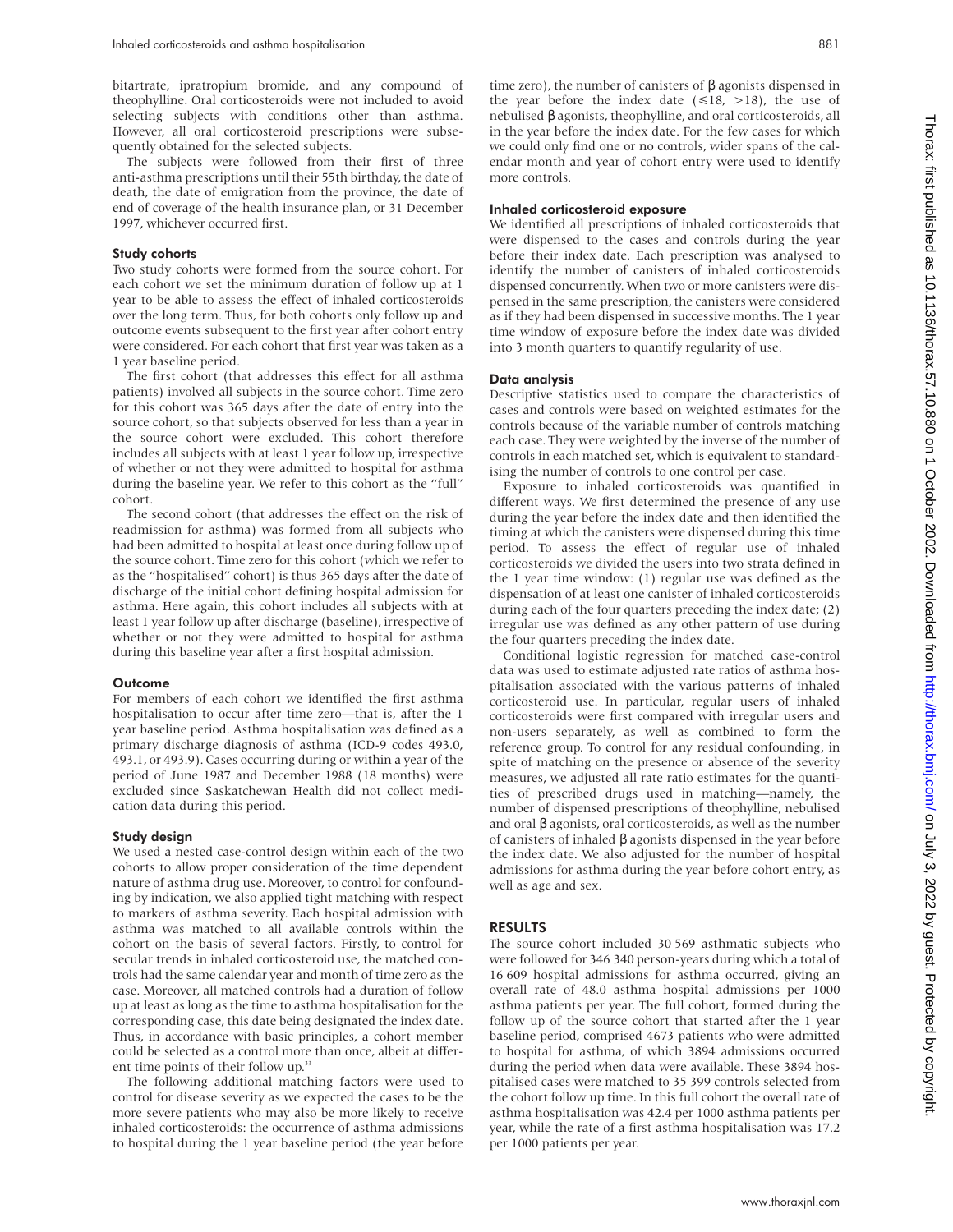|                                                                                                                                         | Full cohort |           | Hospitalised cohort |           |
|-----------------------------------------------------------------------------------------------------------------------------------------|-------------|-----------|---------------------|-----------|
|                                                                                                                                         | Cases       | Controls* | Cases               | Controls* |
| Number                                                                                                                                  | 3894        | 35399     | 1886                | 13636     |
| Mean age (years)                                                                                                                        | 20.4        | 23.2      | 21.8                | 23.0      |
| Percentage male                                                                                                                         | 50.9        | 55.9      | 48.8                | 51.1      |
| Asthma hospital admissions during baseline (mean)<br>Frequency of matching asthma drugs during the year<br>before the index date (mean) | 0.39        | 0.31      | 0.78                | 0.68      |
| Oral corticosteroid prescriptions                                                                                                       | 0.60        | 0.57      | 0.98                | 0.76      |
| Inhaled $\beta$ agonist metered dose inhalers                                                                                           | 6.88        | 5.16      | 9.24                | 7.12      |
| Nebulised $\beta$ agonist prescriptions                                                                                                 | 0.50        | 0.45      | 0.77                | 0.56      |
| Oral $\beta$ agonist prescriptions                                                                                                      | 1.30        | 0.92      | 0.95                | 0.72      |
| Theophylline prescriptions                                                                                                              | 1.92        | 1.87      | 2.13                | 1.94      |

the number of controls in each case-control matched set.

Table 2 Characteristics of users and non-users of inhaled corticosteroids among the 35 399 controls from the full cohort and the 13 636 controls from the hospitalised cohort

|                                          | Full cohort |               |         |             | Hospitalised cohort |         |  |
|------------------------------------------|-------------|---------------|---------|-------------|---------------------|---------|--|
|                                          | Regular use | Irregular use | Non-use | Regular use | Irregular use       | Non-use |  |
| Number                                   | 1351        | 6566          | 27482   | 1021        | 3703                | 8912    |  |
| Proportion (%)                           | 3.8         | 18.6          | 77.6    | 7.5         | 27.2                | 65.3    |  |
| Mean age (years)                         | 29.1        | 24.8          | 22.3    | 29.2        | 24.4                | 21.2    |  |
| Percentage male                          | 56.7        | 52.8          | 56.7    | 49.6        | 48.3                | 52.8    |  |
| Time to index date (years)               | 5.1         | 4.4           | 4.2     | 4.6         | 4.4                 | 4.5     |  |
| Hospitalisation during baseline (%)      | 33.8        | 29.5          | 21.3    | 50.6        | 46.9                | 37.8    |  |
| Medication use in the previous year (%): |             |               |         |             |                     |         |  |
| Oral corticosteroids                     | 48.1        | 37.2          | 10.6    | 41.2        | 37.9                | 11.2    |  |
| Inhaled $\beta$ agonists (>18 MDIs)      | 21.2        | 12.1          | 6.0     | 20.6        | 11.4                | 8.0     |  |
| Nebulised $\beta$ agonists               | 14.9        | 18.5          | 7.3     | 21.8        | 23.1                | 8.8     |  |
| Theophylline                             | 50.4        | 40.7          | 36.1    | 45.0        | 36.7                | 34.3    |  |

The hospitalisation cohort was formed by the subset of 5894 asthmatic patients with at least one hospital admission for asthma who were followed for 54 155 person-years after the 1 year baseline. Of the 2283 who were subsequently readmitted to hospital for asthma after a 1 year baseline period, 1886 occurred during the period when data were available and were matched to 13 636 controls selected within this cohort. The overall rate of readmission for asthma in this cohort was 153.4 per 1000 asthma patients per year, while it was 68.8 for the first readmission.

Among the cases and matched controls from the full cohort, 23.6% were admitted to hospital for asthma in the year before cohort entry, 17.8% were dispensed oral corticosteroids, 6.7% received more than 18 canisters of inhaled β agonists, 9.9% were given nebulised β agonists, and 37.7% theophylline. Asthma was more severe among the cases and matched controls from the hospitalised cohort, as 41.8% had been admitted to hospital for asthma during the 1 year baseline period while, during the year before the index date, 22.1% were dispensed oral corticosteroids, 9.2% received more than 18 canisters of inhaled β agonists, 13.2% were given nebulised β agonists, and 37.4% received theophylline. The mean duration of follow up was 10.8 and 7.6 years, respectively, for the full and readmitted cohorts.

Table 1 shows the frequencies of the matching characteristics for the cases and controls in each of the two cohorts. Despite matching on their presence or absence, the actual numbers of prescriptions and hospital admissions were slightly greater for the cases than the controls, indicating possible residual confounding that justifies further adjustment in the analyses.

Table 2 shows the characteristics of control patients from the two cohorts according to the use of inhaled corticosteroids

during the year before the index date. In the full cohort only 22.3% of control patients had been dispensed inhaled corticosteroids at least once in the year before the index date compared with 34.7% in the hospitalised cohort. This table indicates that non-users of inhaled corticosteroids have much milder asthma than users. On the other hand, regular and irregular users are more homogeneous with respect to these markers of asthma severity. The majority (93%) of inhaled corticosteroid canisters identified during the 1 year time window were low dose beclomethasone (200 puffs at 50 µg per puff or the equivalent dry powder formulation).

Table 3 presents the crude (matched) and adjusted matched rate ratios of asthma hospitalisation for the various patterns of inhaled corticosteroid use during the 12 month time window before the index date. For the full cohort, using regular use as the reference, the adjusted rate ratio for irregular use during this period was 1.73 (95% confidence interval (CI) 1.41 to 2.11), while for non-use it was 1.28 (95% CI 1.05 to 1.56). For the hospitalised cohort the corresponding adjusted rate ratios were 1.69 (95% CI 1.36 to 2.01) and 1.59 (95% CI 1.28 to 1.94).

Table 4 presents the adjusted rate ratios of asthma hospitalisation for regular use, combining irregular and non-use as the reference, and stratifying by the duration of follow up. For the full cohort regular use of inhaled corticosteroids leads to a 31% (95% CI 17 to 43) reduction in the rate of hospital admissions for asthma. This rate reduction is equivalent in the first 4 years of follow up and subsequently. For the hospitalised cohort the rate reduction associated with regular use was 39% (95% CI 25 to 50) and was also constant over the follow up period. In view of these consistencies, we can estimate the overall impact of regular inhaled corticosteroid use in both cohorts combined as a rate reduction of 34% (95% CI 24 to 42), which is also very stable over time.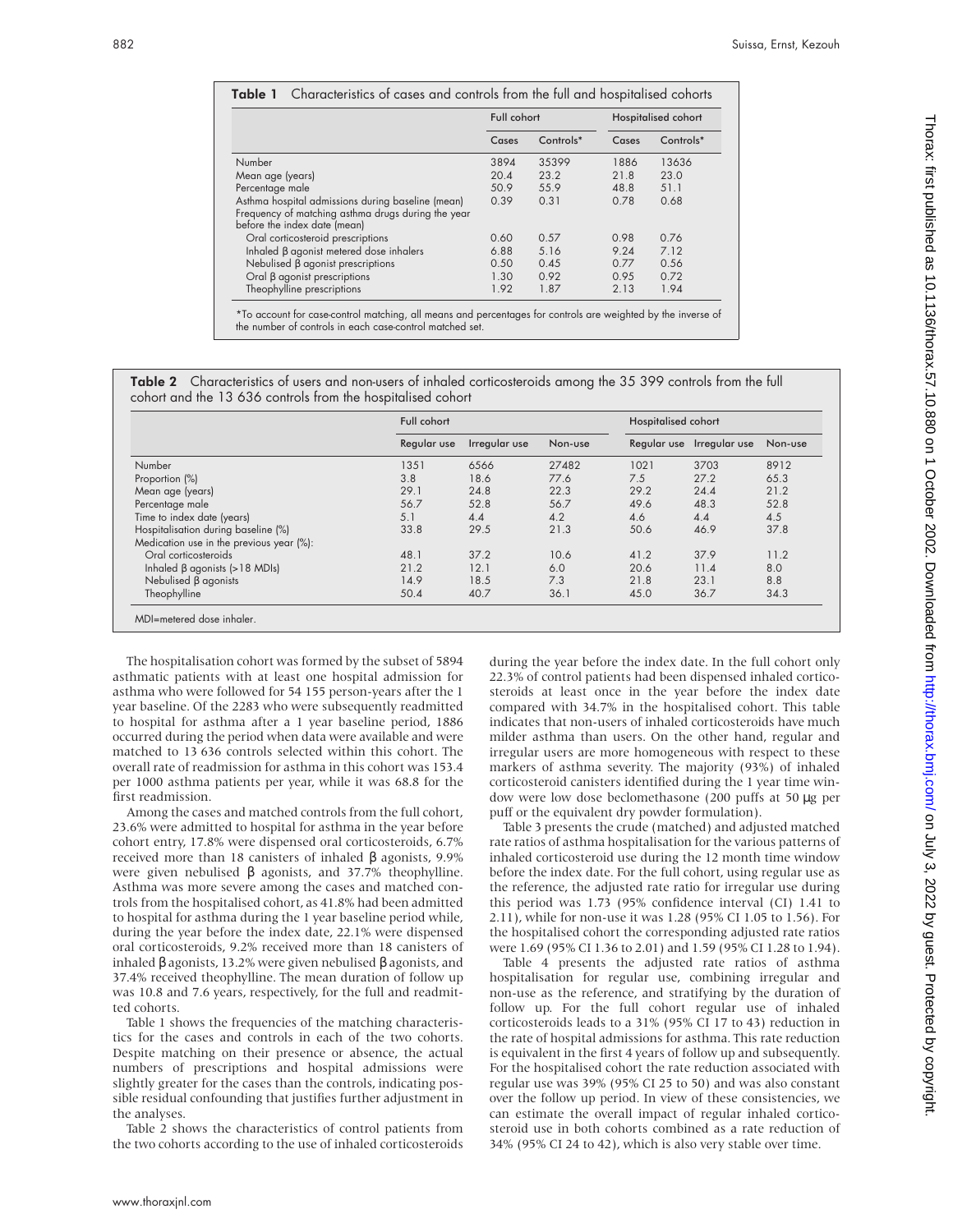Table 3 Crude and adjusted rate ratios of asthma hospitalisation for patterns of inhaled corticosteroid use during the year before the index date for the full and hospitalised cohorts

| Inhaled corticosteroid use during<br>the 1 year period before the index<br>date | Cases | Controls | Crude rate<br>ratio | Adjusted* rate ratio<br>$(95%$ CI) |
|---------------------------------------------------------------------------------|-------|----------|---------------------|------------------------------------|
| Full cohort                                                                     |       |          |                     |                                    |
| Number of subjects                                                              | 3894  | 35399    |                     |                                    |
| Regular use (%)                                                                 | 3.6   | 3.8      | 1.00                | Reference                          |
| Irregular use (%)                                                               | 26.9  | 18.6     | 1.66                | 1.73 $(1.41 \text{ to } 2.11)$     |
| Non use (%)                                                                     | 69.5  | 77.6     | 1.09                | 1.28 (1.05 to 1.56)                |
| Hospitalised cohort                                                             |       |          |                     |                                    |
| Number of subjects                                                              | 1886  | 13636    |                     |                                    |
| Regular use (%)                                                                 | 6.8   | 7.5      | 1.00                | Reference                          |
| Irregular use (%)                                                               | 35.0  | 27.2     | 1.65                | 1.69 (1.36 to 2.01)                |
| Non use (%)                                                                     | 58.2  | 65.3     | 1.35                | 1.59 (1.28 to 1.94)                |

\*In addition to matching, rate ratios are further adjusted for the number of dispensed prescriptions of theophylline, nebulised and oral β agonists, oral corticosteroids, and the number of canisters of inhaled β agonists, all dispensed during the year before the index date, as well as the number of asthma hospitalisations during the year before cohort entry, age, and sex.

Table 4 Adjusted rate ratios and rate reductions of asthma hospitalisation for regular inhaled corticosteroid use relative to both irregular and non-use during the year before the index date, according to follow up time, for the full and hospitalised cohorts

|                     | Cases | Controls | Adjusted* rate ratio<br>(95% CI) | Rate reduction<br>$(\%)$ |
|---------------------|-------|----------|----------------------------------|--------------------------|
| Full cohort         |       |          |                                  |                          |
| Follow up: overall  | 3894  | 35399    | $0.69$ (0.57 to 0.83)            | 31%                      |
| $<$ 4 years         | 2388  | 22080    | $0.70$ $(0.54$ to $0.92)$        | 30%                      |
| $>4$ years          | 1506  | 13319    | 0.65 (0.49 to 0.89)              | 35%                      |
| Hospitalised cohort |       |          |                                  |                          |
| Follow up: overall  | 1886  | 13636    | $0.61$ (0.50 to 0.75)            | 39%                      |
| <4 years            | 1052  | 7879     | $0.58$ $(0.43$ to $0.77)$        | 42%                      |
| $>4$ years          | 834   | 5757     | 0.65 (0.48 to 0.89)              | 35%                      |
| Combined cohorts**  |       |          |                                  |                          |
| Follow up: overall  | 5780  | 49035    | $0.66$ $(0.58 \text{ to } 0.76)$ | 34%                      |
| <4 years            | 3440  | 29949    | $0.65$ (0.53 to 0.79)            | 35%                      |
| $>4$ years          | 2340  | 19086    | $0.66$ $(0.54$ to $0.81)$        | 34%                      |

\*In addition to matching, rate ratios are further adjusted for the number of dispensed prescriptions of theophylline, nebulised and oral β agonists, oral corticosteroids and the number of canisters of inhaled β agonists, all dispensed during the year before the index date, as well as the number of asthma hospitalisations during the year before cohort entry, age, and sex. \*\*Combining the full and hospitalised cohort.

## **DISCUSSION**

In this large scale population based study we found that, over the long term, regular use of inhaled corticosteroids is associated with a reduction in the rate of hospital admissions for asthma of one third. This reduction was more pronounced in the more severe cohort limited to patients previously hospitalised for asthma and who are at greatest risk of being readmitted. The effect was sustained even after 4 years of follow up, indicating effectiveness early and further on in the course of the disease.

This study highlights the need to focus on regular use of inhaled corticosteroids in assessing their effectiveness in preventing major asthma outcomes. This observation was previously made in a study of the effectiveness of inhaled corticosteroids in preventing asthma death<sup>9</sup> and their short term effectiveness in preventing asthma hospital admissions.<sup>28 29</sup> The former study<sup>28</sup> found that the benefit of regular use appeared to fade with time, a finding the authors attributed to confounding. The reference group used comprised patients who were not dispensed inhaled steroids for up to a year after discharge from the initial hospital admission. That group of patients was shown to be clearly different in

terms of asthma severity from patients who were dispensed these drugs, so the comparison was confounded. We also found in our study that non-users of inhaled corticosteroids had substantially milder asthma than users, albeit more so in the full cohort than in the hospitalised cohort. Despite this, regular use was found to be effective relative to either irregular or non-users. It is noteworthy that the pattern of regular or irregular use was defined exclusively during the year before the index date, irrespective of the usage patterns before that year. Whether these previous patterns have a bearing on the effectiveness could be the object of future research.

A potential bias from this type of study is confounding induced by the lack of random allocation of patients to treatment with inhaled corticosteroids. Such bias is expected as patients with more severe asthma, who have a higher rate of asthma hospitalisation, are more likely to be prescribed and dispensed inhaled corticosteroids. Thus, without proper statistical control, inhaled corticosteroids will appear to be ineffective at preventing this outcome. Our study was therefore designed to avoid this bias by matching cases and controls with respect to markers of asthma severity. Despite such tight matching, the cases still appeared to have slightly